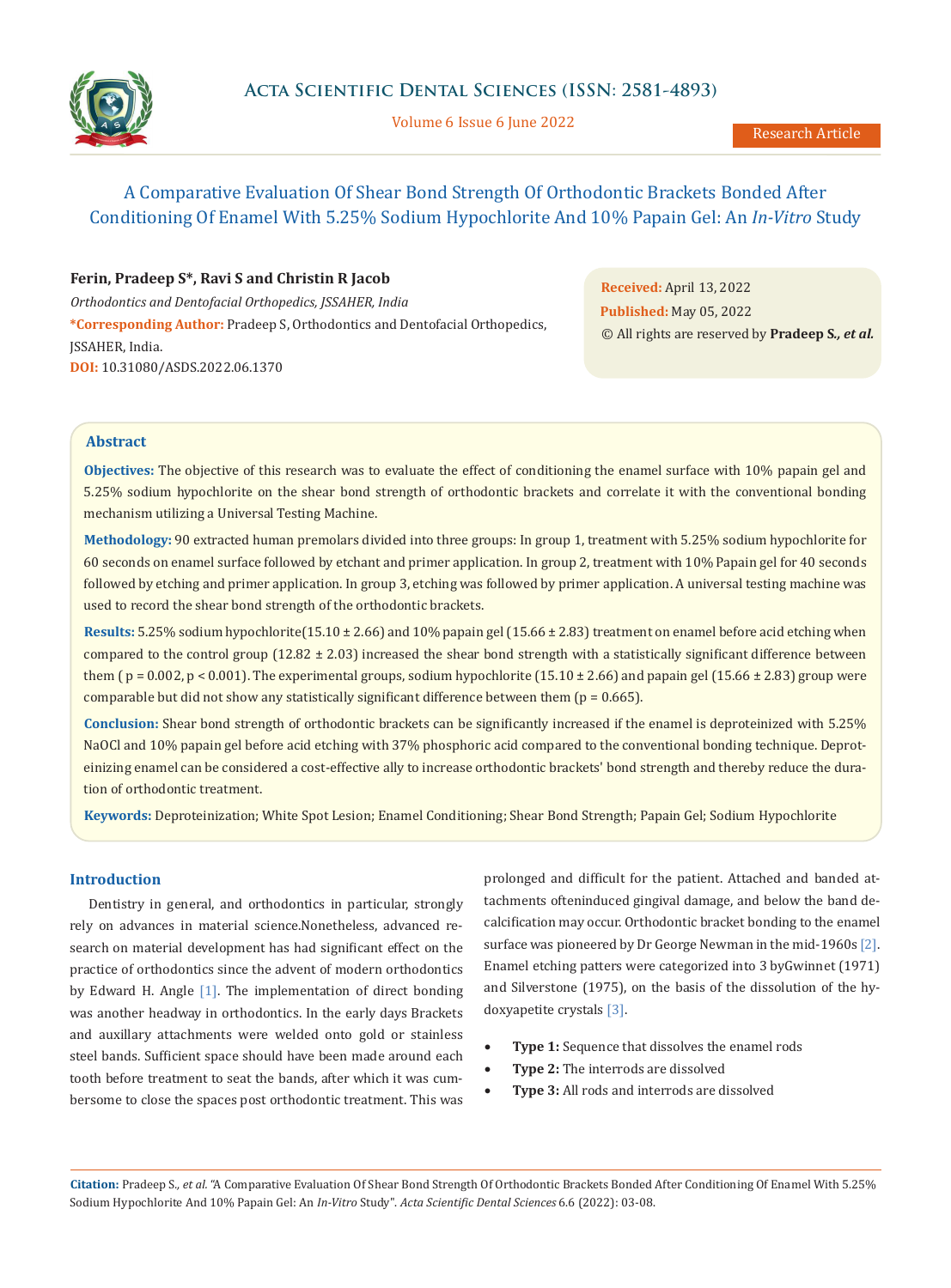Clinically, it provides a frosty white appearance that reveals only the quantity but not the quality of the etching. However it was later established by Silverstone that majority of the etching patterns were of types 1 and 2 based on the retentive component produced by the porous layer. The micro retention provided by the other two lacked type 3 pattern.

Organic components are still tethered to the enamel surface (the acquired dental pellicle) even after pumicing of the surface. Through controlling mineral dissolution dynamics on the enamel surface, the acquired pellicle has major role in preserving structure of teeth and offers resilience against chemical depletion and damage by acid etching. Therefore, the pellicle prohibits the enamel surface from being etched completely, contributing to bracket debonding and WSL creation on the bonded surface. Because of its proteolytic properties, sodium hypochlorite (NaOCl) solutions have been used to irrigate wounds from 1915. Various Sodium hypochlorite concentrations (1%-5%) are now commonly recognized as a root canal irrigant  $[4,5]$ . In 2008, it was found by Espinosa., *et al.* 2010 that treating the superficial surface with 5.25%.NaOCl before etching increased the quality of the etching pattern because NaOCl separated organic matter from this surface (deproteinization) [6]. Papain was introduced into the dental field recently. The product, Papaca´rie was used in the chemo-mechanical dissolution of carious activity. The objective was of eliminating affected tissue without harming any healthy structure in the oral cavity. Papain is anenzymeobtained from parts of *Carica papaya*. The enzyme has been included in various antibacterial and Deproteinization agents [7]. Because of these properties it was used in the dental field. It can also remove debris from teeth and increase acid penetration of enamel. It produces a rough surface and it is helpfulto enhance the bond strength between adhesive and tooth enamel [6]. Enamel conditioning is an inevitable part in dentistry but the surface area conditioned majorly is only 2%  $[8]$ . This is majorly noticed in procedures where in restorations and orthodontic brackets are defective. This results in numerous dental visits thus increasing the treatment time and hiking its cost.

Since research on the effects of enamel deproteinization and its importance on orthodontic bracket shear bond strength are limited in literature, the ideaof this research is to study the effect of 10% papain gel and 5.25% sodium hypochlorite on the increase of orthodontic bracket SBS and also to correlate it with the standard bonding mechanism by means of auniversal testing machine.

# **Materials and Methods Collection of samples**

Extracted teeth used in this study were extracted for orthodontic purposes from patients seeking orthodontic treatment at the Department of Orthodontics, JSS Dental College and Hospital. 90 premolar samples extracted for orthodontic treatment purpose was used. It was randomly divided into three groups of 30 samples each The collected specimen are stored at room temperature in distilled water solution of 0.1% thymol for disinfection and to inhibit bacterial growth.

Preparation of 10% papain gel:Papain, an anti-oxidant (α-toc opherolacetate),Emulsifier(amylopectin),thickener (Carbomer) pH adjuster (Triethanolamine) Preservative (methyl paraben and propyl paraben),Metalcomplexing agent (EDTA), Distilled water as a vehicle. Carica papaya extract 25mg was obtained from Hi-media laboratory and 10% papain gel,was then formulated with the above mentioned raw materials in the Department of Pharmacognosy, JSS College of Pharmacy, JSS AHER, Mysuru.

- **Group A (pink):** Initially 5.25% sodium hypochlorite is applied with a applicator tip for 60 seconds washed and dried followed by etching with 37% phosphoric acid. Primer was then applied and light cured.The orthodontic bracket was bonded with 3M Transbond™ XT composite resin.
- **Group B (green):10%** Papain gel is applied on the enamel surface with an applicator tip for 40 seconds, washed and dried. Etching with 37% phosphoric acid is done. Primer was then applied and light cured. The orthodontic bracket was bonded with 3M Transbond™ XT composite resin.
- **Group C (brown):**Etched with 37% phosphoric acid washed and dried. Primer was then applied and light cured.The orthodontic bracket was bonded with 3M Transbond™ XT composite resin.

#### **Evaluation of shear bond strength**

After the pre-treatment of enamel using 5.25% sodium hypochlorite,10% papain gel and control group, respectively the brackets are bonded onto the buccal surfaces of the tooth using 3M™ Transbond™ XT composite resin. A Universal Testing Machine with a load cell of 1000 N was used, operating at a cross-head speed of 0.5 mm/min. In the Universal Testing Machine, each sample was

**Citation:** Pradeep S*., et al.* "A Comparative Evaluation Of Shear Bond Strength Of Orthodontic Brackets Bonded After Conditioning Of Enamel With 5.25% Sodium Hypochlorite And 10% Papain Gel: An *In-Vitro* Study". *Acta Scientific Dental Sciences* 6.6 (2022): 03-08.

 $04$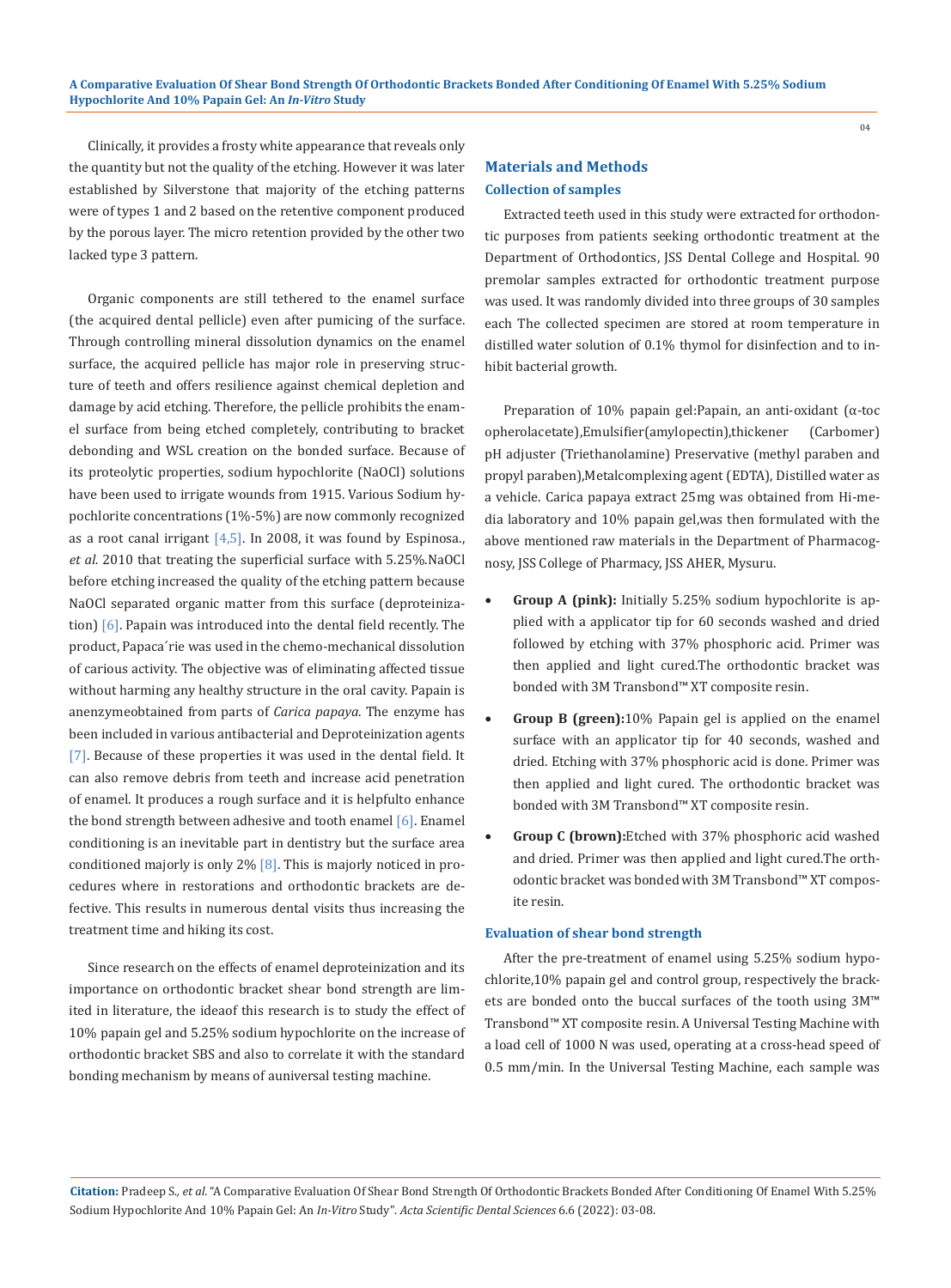placed with its long axis parallel to the direction of the applied force. A jig was made using. 01" stainless steel wire and the end of the wire was embedded in acrylic block (to secure the stainless steel wire), which was fixed to the upperjaw. Loop was engaged under wings of bracket on which shear force is to be applied. The maximum force necessary to debond or initiate bracket failure was recorded in Newton. The shear bond strength (SBS) in Megapascals (MPa) was computed as a ratio of force in Newton to the surface area of the bracket. Profile projector Microscope (Mitutoyo - PJ-A3000), Mitutoyo South Asia Pvt. Ltd., screen 0315 mm, measuring range of 100 mm x 100 mm, 10x projector lens, 100 mm x 100 mm XY stage with linear scales and Halogen lamp of 24 V, 15W was used to measure the bracket base surface area. Bracket base was measured and calculated to derive the total surface area value of  $10.5 \text{ mm}^2$ .

## **Statistical analysis**

The data obtained was subjected to statistical analysis, which was performed using SPSS (Statistical package for social sciences) version 14 for Windows with one-way ANOVA and Tukeys post hoc tests to compare the shear bond strength values of all the groups. All the tests were performed at 95% confidence level with the level of significance set at 0.05 (5%)

## **Results**

Table 1 shows Statistical differences between test parameters in study according to One-Way-ANOVA. In ANOVA there is statistically significant difference between the groups A, B and C with p < 0.001. The mean shear bond strength of Papain Gel group is (15.66Mpa) which is the highest followed by Sodium Hypochlorite group (15.10Mpa) and least mean shear bond strength was shown by the control group (12.82MPa).From Tukey's post hoc test (Table2) it is observed that there is significant difference in mean bond strength 5.25% sodium hypochlorite  $(15.10 \pm 2.66)$  treatment on enamel prior to acid etching when compared to the control group  $(12.82 \pm 2.03)$  where in conventional technique was used did increase the shear bond strength with a statistically significant difference between them ( $p = 0.002$ ). 10% papain gel (15.66  $\pm$  2.83) treatment on enamel prior to acid etching when compare to the control group( $12.82 \pm 2.03$ ) where in conventional technique was used did increase the shear bond strength with a statistically significant difference between them  $(p < 0.001)$ . The experimental groups, sodium hypochlorite  $(15.10 \pm 2.66)$  and papain gel  $(15.66$ ± 2.83) group were comparable but did not show any statistically significant difference between them  $(p = 0.665)$ 

|  |  |                                           |                                                             | 0 <sub>5</sub> |
|--|--|-------------------------------------------|-------------------------------------------------------------|----------------|
|  |  | Groups $n \mid$ Min   Max   Mean $\pm$ SD | Range                                                       | Sig.           |
|  |  |                                           | Group A 30 11.68 20.61 15.10 ± 2.66 11.68 - 20.61   < 0.001 |                |
|  |  |                                           | Group B 30 11.70 20.42 15.66 ± 2.83 11.70 - 20.42           |                |
|  |  | Group C 30 11.1 20.05 12.82 ± 2.03        | 0.05                                                        |                |

**Table 1:** Groups, Minimum, Maximum, Mean and standard Deviation and Range and significance of the shear bond strength values and statistical analysis of the groups evaluated.

\*p < 0.05 and \*\*p < 0.01; Significant \*\*\*p < 0.001 Highly Significant; p > 0.05 not significant.

| $(I)$ $G$ | $(J)$ $G$ | <b>Mean Difference</b><br>$(I-I)$ | S      | <b>Sig level</b><br>$(p < 0.05^*)$ |
|-----------|-----------|-----------------------------------|--------|------------------------------------|
| А         | B         | $-56533$                          | .65469 | .665                               |
|           | C         | 2.27233*                          | .65469 | .002                               |
| B         | А         | .56533                            | .65469 | .665                               |
|           | C         | 2.83767*                          | .65469 | ${}_{0.001}$                       |
|           | А         | $-2.27233*$                       | .65469 | .002                               |
|           | B         | $-2.83767$ *                      | .65469 | ${}_{0.001}$                       |

**Table 2:** Descriptive statistics, including Mean Difference, Standard Error, and P value.

\*p < 0.05 and \*\*p < 0.01; Significant \*\*\*p < 0.001 Highly Significant; p > 0.05 not significant.

### **Discussion**

Dental enamel is made up of 96%of inorganic matter and less than 1 percent of organic matter, less than 50% protein is present. OrthoPhosphoric acid primarily works on the mineral portion, i.e. the inorganic part of the enamel, although the organic portion of the enamel surface is not removed [9]. Phosphoric acid is prevented from etching the enamel surface successfully because of this additional organic coating, resulting in a variable pattern and a superficial enamel surface for bonding. To multiply the type of etch patterns inturn gave rise about idea of removing protein composition of enamel. Researchers have shown that the organic material and salivary proteins present in saliva are typically located in the superficial zone and can create obstacles in the traditional etching technique as well as in the deepest resin penetration. Researches have shown that the 0rganic material along with saliva components consisting in saliva are attributed in the outermost layer and can create obstacles. It is notable that Gurneyand Rapp

**Citation:** Pradeep S*., et al.* "A Comparative Evaluation Of Shear Bond Strength Of Orthodontic Brackets Bonded After Conditioning Of Enamel With 5.25% Sodium Hypochlorite And 10% Papain Gel: An *In-Vitro* Study". *Acta Scientific Dental Sciences* 6.6 (2022): 03-08.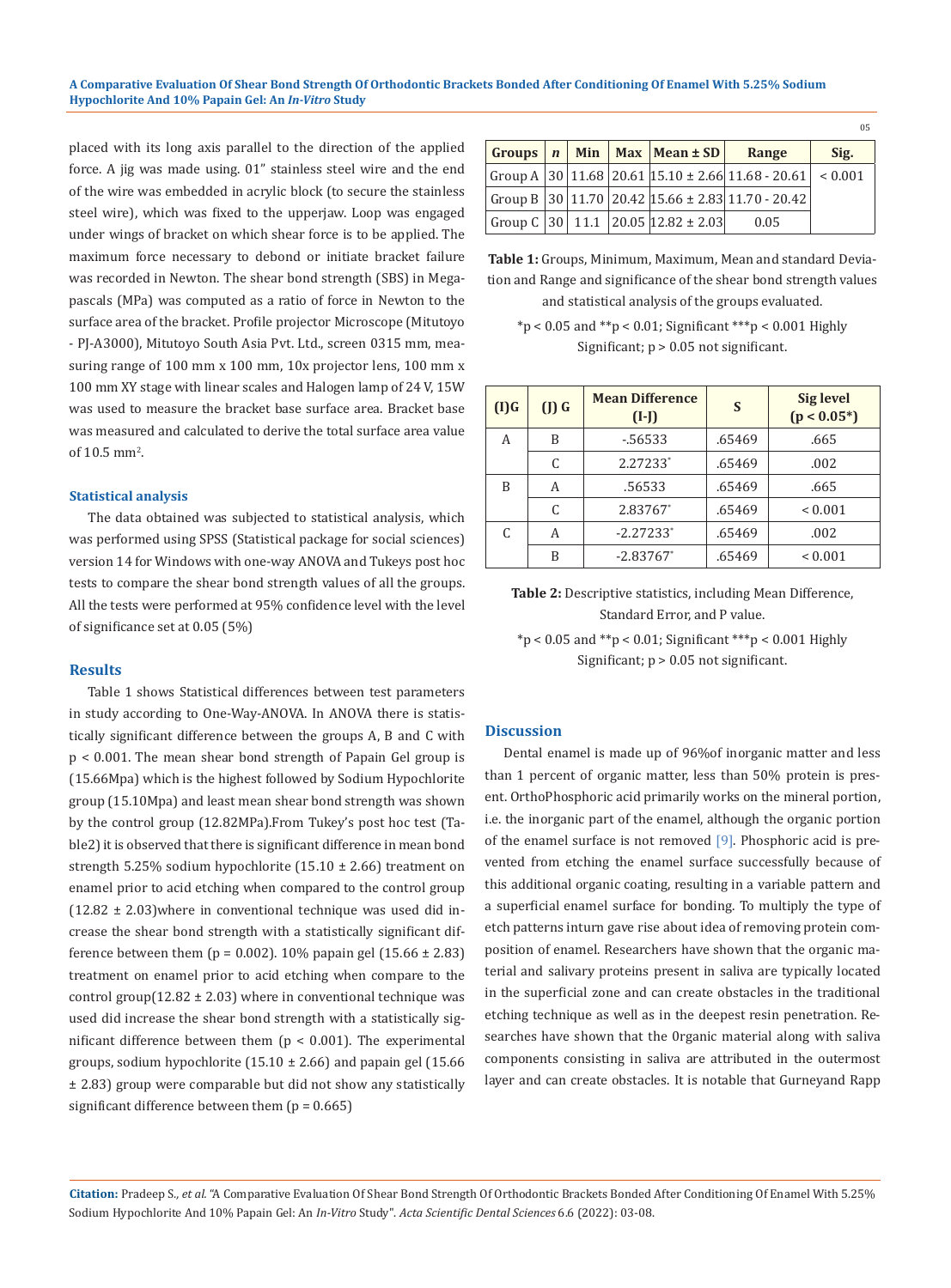in 1946 published an original research paper entitled "A Technique for Observing small Changes on Tooth Surface [10]. These authors did enamel and dentin etching of tooth surface which was previously treated with a sodium hypochlorite (NaOCl )derivate, (NaOH) solution, at various concentrations to procure adequate surfaces evaluated under SEM. The tooth specimens were then immersed for etching with results analyzed at appropriate times by creating additional micro-impressions. The surfaces looked cleaner after application of the NaOH solvent, possibly because of the dissolution of small part of the organic coats from the surfaces [11].

. While the bond strength of traditional etching systems has been tested in several studies, few studies have considered the potential effects of enamel protein levels on etching efficiency.

Pithon., *et al*. 2011 stated that Deproteinization of enamel with 10 percent papaingel tends to multiply the shear bond strength, independent of the etching agent and therefore, this makes papain gel a good alternative for Deproteinization for enamel surface before b0nding orthodontic brackets [12]. The mean shear bond strength recorded after Deproteinization was 23.6 ± 50.88which is not comparable to the results obtained in the present study which is  $15.66 \pm 2.83$ . The reason for varying results could be due to the use of bovine incisors in the above study.

The impact of various types of concentrations of gel form of papain on 0rthodontic bonding of bracket were also consequently studied by Pithon., *et al.* 2012 to confirm the hypothesis that Deproteinization of enamel with papain concentrations of 2percent, 4percent, 6percent, 8percent, and 10 percent increases SBS with different concentrations. The conclusion was that the deproteinization with 8percent and 10percent gel of papain strengthens SBS of 0rthodontic brackets bonded with RMGIC [13]. Similarly 10% papain gel was found to be the ideal concentration by Farahnaz Sharafeddin., *et al*. 2019 in their study, Effect of Papain and Bromelain Enzymes on Shear Bond Strength of Composite to Superficial Dentin in Different Adhesive Systems evaluated the 10% papain gel as a deproteinizing agent before the self-etching adhesive system and it showed the highest Shear bond strength  $[14]$ . Taking into consideration the results of these studies concentration of 10% was found ideal for papain gel and was used for the present study.

Espinosa., *et al*. 2010 in the study showed that conditioning of the surface of enamel using 5.25% sodium hypochlorite (NaOCl) for one min, before acid etching, improves the etching pattern quality because Na0Cl eliminates the organic matter which causes Deproteinization of enamel surface. The researchers demonstrated that the outermost organic layer prevents standard 37percent phosphoric acid from etching the enamel surface, resulting in inconsistent etch patterns and a unreliable enameI surface for bonding orthodontic brackets. Type one and two patterns of etching results when NaOCL was used, whereas type three etch pattern was mostly seen when NaOCl was not used. De-proteinizing agent to phosphoric acid etching became twice the enamel's retentive surface notably, from 48.8percent to 94.47percent and more commonly Type-I andType-II etching patterns [6].

Şaroğlu., *et al.* 2006 showed that Deproteinization following the acid etching resulted in enhancement of the enamel bonding in Hypo-calcified amelogenesis imperfect teeth and was used to decrease the high breakage rates of adhesive restorative treatments in Hypo-calcified AmelogenesisImperfecta (HCAI)cases.HCAI enamel may have 3–4percent protein by weight in contrast with 0.5 percent for normal enamel. As the adhesion of enamel with restoration highly depends on the alterations in enamel surface, excess proteins removalmay have provided advantage 0n the adhesion of the restorative procedures [15].Effect of bromelain enzyme for dentin deproteinization on bond strength of adhesive systems was studied by Kirti Chauhan., *et al.* 2019. 30 extracted human premolars were used in the study. In Group 1, teeth were etched; in Group 2, teeth were etched and deproteinized with bromelain enzyme; in Group 3, teeth were etched and deproteinized with 5% NaOCl. The conclusion states that the bond strength results; were significantly influenced by the application of bromelain enzyme. Statistically significant were not demonstrated in the control group and NaOCl-treated group. However, NaOCl may exert different effects on bond strength depending on the chemical structure of the adhesive system and the type of the initiator in the adhesive system used which could be the reason for the contrary results compared to the present study [16].

Enamel surface deproteinization prior to orthodontic bracket bonding was suggested by Justus., *et al*. 2010 using NaOCl. They stated that Enamel-deproteinization with 5.25percent sodium hypochlorite improves the SBS, independent of the etching agent [17]. Transbond XT with Na0Cl Deproteinization recorded mean shear bond strength values of 9.41 ± 4.46 which was comparable to the results achieved in the current study.Enamel Deproteinization after Acid Etching was studied by Ramakrishna., *et al.* 2014 where 5.25% sodium hypochlorite was applied on the enamel surface af-

06

**Citation:** Pradeep S*., et al.* "A Comparative Evaluation Of Shear Bond Strength Of Orthodontic Brackets Bonded After Conditioning Of Enamel With 5.25% Sodium Hypochlorite And 10% Papain Gel: An *In-Vitro* Study". *Acta Scientific Dental Sciences* 6.6 (2022): 03-08.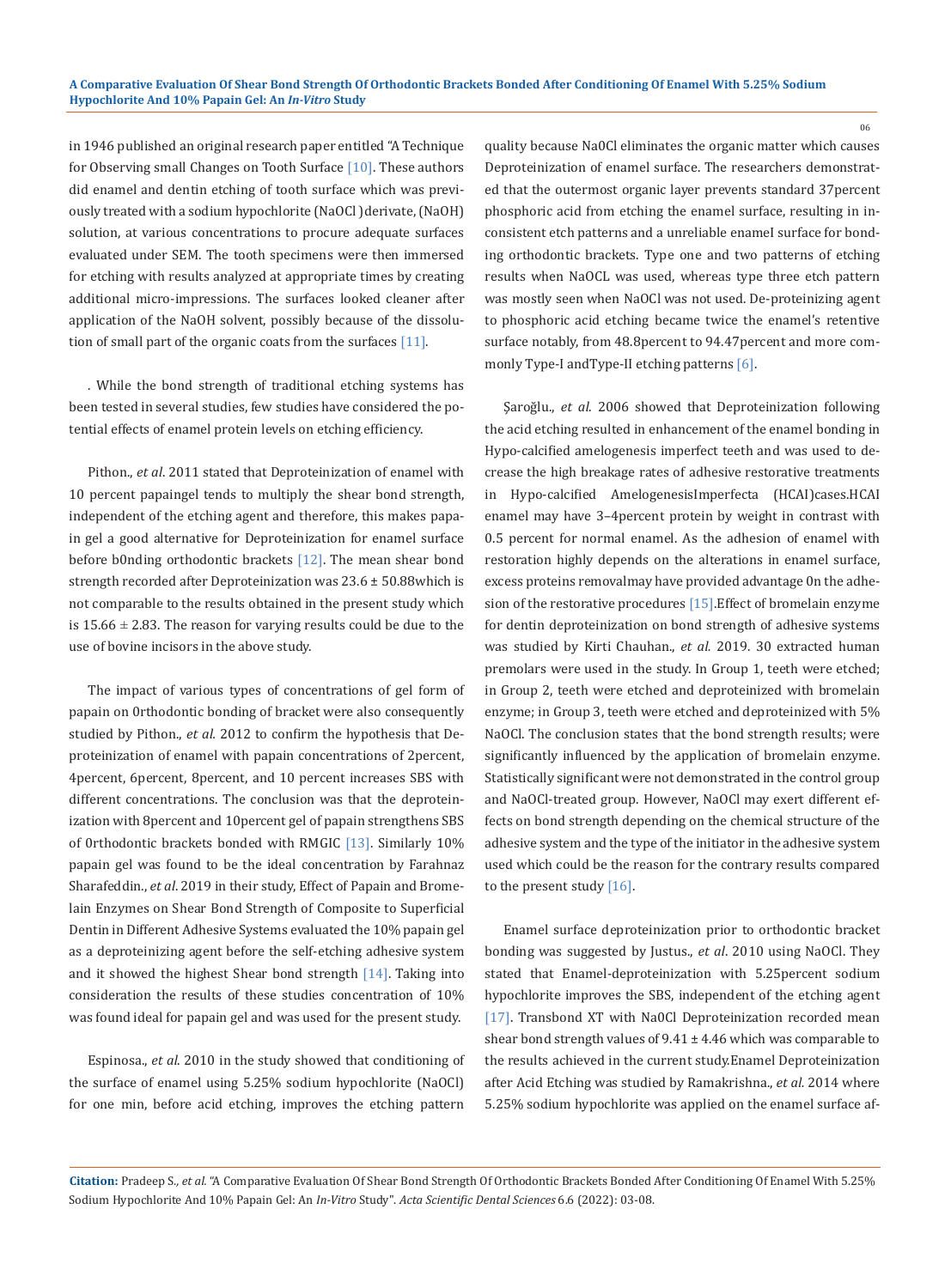ter acid etching. They concluded that No significant enhancive effect of enamel deproteinization after acid etching with respect to the occurrence of Type I-II etching patterns as well as on the SBS of adhesive resin and composite resin complex to the enamel surface was observed in this study which was in contrast with the present study  $[18]$ . The contrary results could be due to the use of extracted permanent molar teeth and bonding of composite resin block on the treated enamel surface differing from the present study where orthodontic brackets were bonded on the buccal surfaces of extracted premolar teeth.

To conclude, this study states that enamel Deproteinization Using 5.25% sodium hypochlorite and 10% Papain gel significantly increased the shear bond strength of orthodontic brackets. As innovations and advancements happen newer deproteinizing agents such as bromelain gel has also been introduced. Deproteinization treatment can be considered a new ally in orthodontic treatment as it helps to decrease bracket failure and treatment duration and can also aid in reducing white spot lesion formations.

## **Conclusion**

Within the limitations of the present study, the following conclusions were drawn:

- • Significantly greater shear bond strength of orthodontic brackets can be obtained with conventional composite if the enamel is deproteinized with 5.25% sodium hypochlorite (NaOCl) or 10% papain gel before acid etching with 37% phosphoric acid.
- Similar efficiency was shown by 5.25% sodium hypochlorite and 10% papain gel in deproteinizing enamel and thereby increasing the bond strength
- • Deproteinization with 5.25% sodium hypochlorite (NaOCl) and 10% papain gel before acid etching offers a non-invasive and cost-effective method of enhancing bond strength of orthodontic brackets.

Since 10% papain gel and 5.25% sodium hypochlorite has been proved as an effective enamel deproteinizing agent, it will help the orthodontists to achieve effective bonding before orthodontic bracket bonding procedure but newer studies with larger sample sizes and clinical trials are recommended for these deproteinization agents before its clinical application. Increasing the Shear Bond Strength significantly decreases the Treatment time and can be considered a new ally in current Orthodontic perspective.

## **Conflict of Interest**

# None.

#### **Acknowledgment**

JSS college of Pharmacy, Mysore Sri Jayachamarajendra *College* of *Engineering* (SJCE), Mysore.

#### **Bibliography**

- 1. [Eliades T. "Orthodontic materials research and applications:](https://pubmed.ncbi.nlm.nih.gov/17276868/)  [Part 2. Current status and projected future developments in](https://pubmed.ncbi.nlm.nih.gov/17276868/)  [materials and biocompatibility".](https://pubmed.ncbi.nlm.nih.gov/17276868/) *American Journal of Ortho[dontics and Dentofacial Orthopedics](https://pubmed.ncbi.nlm.nih.gov/17276868/)* 131.2 (2007): 253-262.
- 2. [Phase A and Yusuf Ahammed AR. "Comparative evaluation of](https://www.researchgate.net/publication/279524531_Comparative_evaluation_of_shear_bond_strength_of_three_resin_based_dual-cure_core_build-up_materials_An_In-vitro_study)  [shear bond quality of three commercially available orthodon](https://www.researchgate.net/publication/279524531_Comparative_evaluation_of_shear_bond_strength_of_three_resin_based_dual-cure_core_build-up_materials_An_In-vitro_study)[tic adhesives based upon their filler content- an](https://www.researchgate.net/publication/279524531_Comparative_evaluation_of_shear_bond_strength_of_three_resin_based_dual-cure_core_build-up_materials_An_In-vitro_study) *in Vitro* Study". *[Journal of Critical Reviews](https://www.researchgate.net/publication/279524531_Comparative_evaluation_of_shear_bond_strength_of_three_resin_based_dual-cure_core_build-up_materials_An_In-vitro_study)* 7.12 (2020): 786-791.
- 3. [Jacobson A. "Effects of enamel bleaching on the bond strength](https://www.ajodo.org/article/S0889-5406(05)00496-8/fulltext)  [of orthodontic brackets: an](https://www.ajodo.org/article/S0889-5406(05)00496-8/fulltext) *in vivo* and *in vitro* study". *Ameri[can Journal of Orthodontics and Dentofacial Orthopedics](https://www.ajodo.org/article/S0889-5406(05)00496-8/fulltext)* 128.6 [\(2005\): 812-813.](https://www.ajodo.org/article/S0889-5406(05)00496-8/fulltext)
- 4. Kapoor V., *et al*[. "Comparative evaluation of antimicrobial ef](https://pubmed.ncbi.nlm.nih.gov/17804328/)[ficacy of MTAD, DMSA \(Di Mercaptosuccinic acid\), sodium hy](https://pubmed.ncbi.nlm.nih.gov/17804328/)[pochlorite \(NaOCl\) and chlorhexidine against E. faecalis: An](https://pubmed.ncbi.nlm.nih.gov/17804328/)  *ex-vivo* study". *[IP Indian Journal of Conservative and Endodon](https://pubmed.ncbi.nlm.nih.gov/17804328/)tics* [2.4 \(2014\): 128-132.](https://pubmed.ncbi.nlm.nih.gov/17804328/)
- 5. [Shenvi S and Shiva Kumar B. "An](https://pubmed.ncbi.nlm.nih.gov/24685782/) *in vitro* study to compare the [effectiveness of F-file with ultrasonically activated K-file to re](https://pubmed.ncbi.nlm.nih.gov/24685782/)[move smear layer by using a scanning electron microscope".](https://pubmed.ncbi.nlm.nih.gov/24685782/)  *[The Journal of Contemporary Dental Practice](https://pubmed.ncbi.nlm.nih.gov/24685782/)* 14.5 (2013): 825- [829.](https://pubmed.ncbi.nlm.nih.gov/24685782/)
- 6. Espinosa R., *et al*[. "Resin Replica in Enamel Deproteinization](https://pubmed.ncbi.nlm.nih.gov/21189764/)  and its Effect on Acid Etching". *[Journal of Clinical Pediatric](https://pubmed.ncbi.nlm.nih.gov/21189764/)  Dentistry* [35.1 \(2010\): 47-51.](https://pubmed.ncbi.nlm.nih.gov/21189764/)
- 7. Nayak BS., *et al*[. "Wound healing activity of Carica papaya L. In](https://pubmed.ncbi.nlm.nih.gov/17877152/)  [experimentally induced diabetic rats".](https://pubmed.ncbi.nlm.nih.gov/17877152/) *Indian Journal of Experimental Biology* [45.8 \(2007\): 739-743.](https://pubmed.ncbi.nlm.nih.gov/17877152/)
- 8. De Almeida Nevesa A., *et al*[. "Current concepts and techniques](https://pubmed.ncbi.nlm.nih.gov/21403932/)  [for caries excavation and adhesion to residual dentin".](https://pubmed.ncbi.nlm.nih.gov/21403932/) *The [Journal of Adhesive Dentistry](https://pubmed.ncbi.nlm.nih.gov/21403932/)* 13.1 (2011): 7-22.
- 9. [Bin-Shuwaish MS. "Effects and effectiveness of cavity disinfec](https://pubmed.ncbi.nlm.nih.gov/27794161/)[tants in operative dentistry: A literature review".](https://pubmed.ncbi.nlm.nih.gov/27794161/) *The Journal [of Contemporary Dental Practice](https://pubmed.ncbi.nlm.nih.gov/27794161/)*17.10 (2016): 867-879.

**Citation:** Pradeep S*., et al.* "A Comparative Evaluation Of Shear Bond Strength Of Orthodontic Brackets Bonded After Conditioning Of Enamel With 5.25% Sodium Hypochlorite And 10% Papain Gel: An *In-Vitro* Study". *Acta Scientific Dental Sciences* 6.6 (2022): 03-08.

07